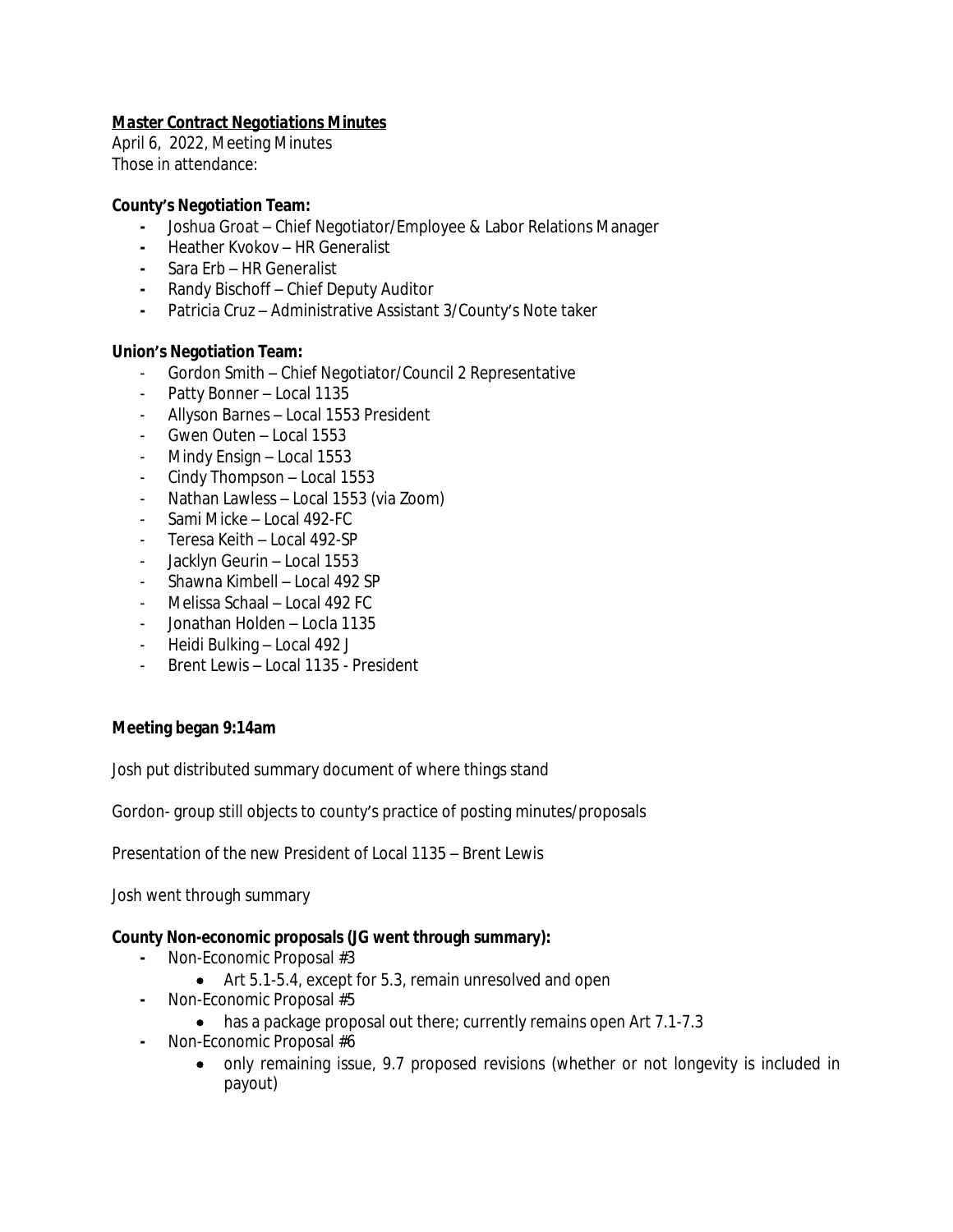- $\checkmark$  Union: why non-economic?
- $\checkmark$  JG: fine to move to economics, can go either way
	- Non-Economic Proposal #8
		- Art 12 hours of work; 12.2 & 12.3 remain open- ability to implement different hours/shifts; 12.3 is OT issue. 3/30- provided union revised proposals; waiting for a response from the union.
	- Non-Economic Proposal #10
		- Shared leave policy; Prop 10 & 20 tied together; 20 proposes deleting shared leave policy from CBA
	- Non-Economic Proposal #11
		- Seniority. Proposed language to define seniority, not trying to change any other aspects… just define on global scale.
	- Non-Economic Proposal #13
		- Only remaining issue is new language under liability (18.6)
	- Non-Economic Proposal #14
		- Job postings- still remains open
	- Non-Economic Proposal #16
		- References to 1135 supplemental; new language in 22.9, allowing non-represented to step in and assist- supplement, not supplant- still open
	- Non-Economic Proposal #20
		- Strike shared leave language from CBA (tied to Prop 10)
	- Non-Economic Proposal #21
		- Reclassification; entire proposal remains open. County has some work to do on this one.
	- Non-Economic Proposal #23
		- Lag pay. We had good discussions last time; proposal remains open. Down to figuring out how to mitigate impact.
	- Non-Economic Proposal #24
		- New probationary period language in its own article. Union wanted to have additional discussions on it- waiting for a response from the union.
- $\checkmark$  Union: Prop 3-5.3 resolved?
- $\checkmark$  JG: County withdrew proposed changes as part of a package deal
- $\checkmark$  Union: Prop 16-22.6.1 wouldn't change language in the supplemental?
- $\checkmark$  JG: No TA, still technically open
- $\checkmark$  GS: agrees with summary

## **County Economic Proposals**

- Economic Proposal #1
	- Still open. Union has their own proposal.
- Economic Proposal #2
	- Deals with health insurance. County submitted an amended proposal re: keeping Out of Pocket costs status quo for life of CBA. Entire article still open.
- Economic Proposal #3
	- Wages. Open.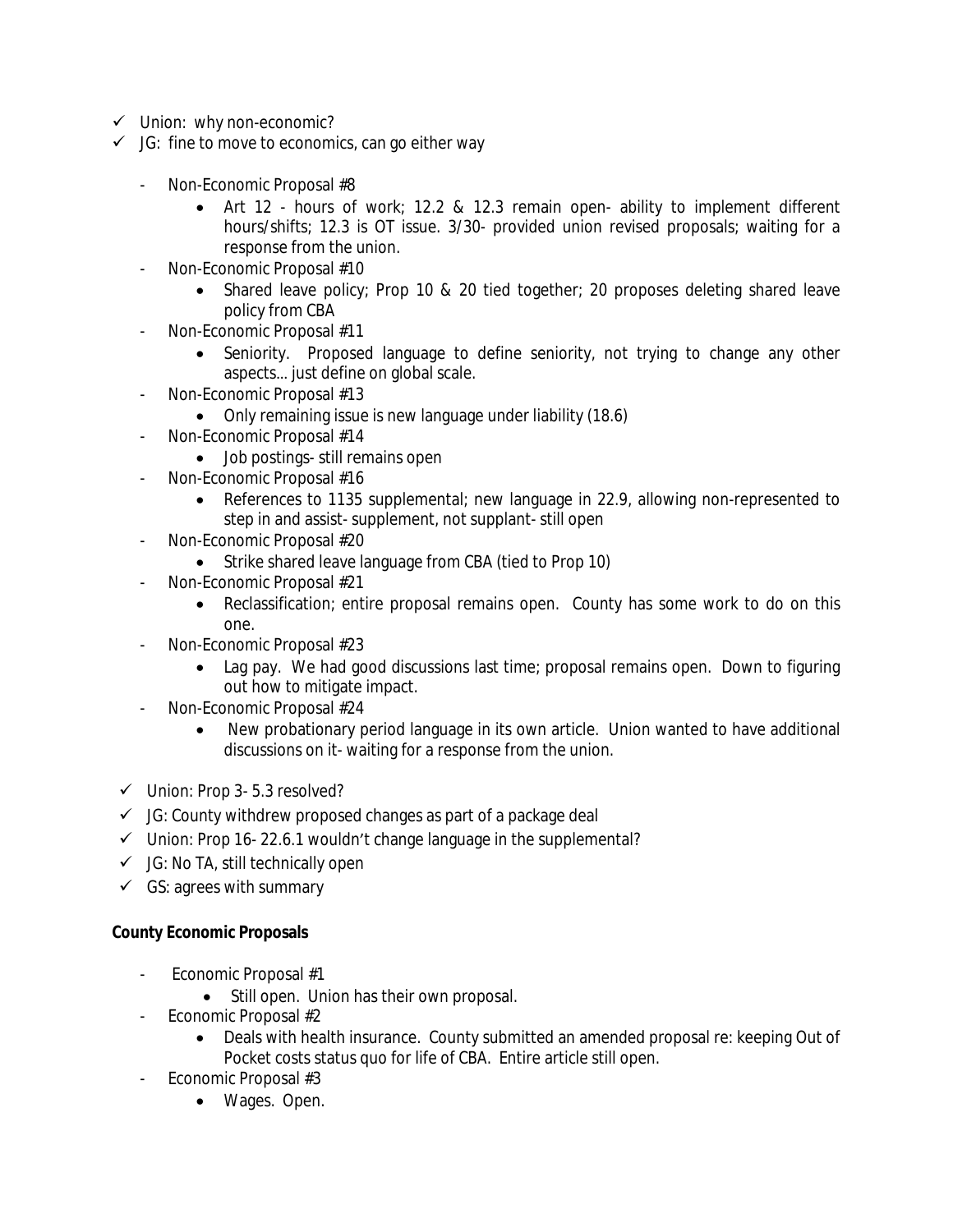- Economic Proposal #4
	- Shift differential- remains open. Union had counterproposal. Ball in County's court.
- Economic Proposal #6
	- Changes to OT & FLSA exemption & eliminating daily OT. Remains open.
- Economic Proposal #7
	- Comp time revisions. Remains open. Will have a response to union today.
- Economic Proposal #8
	- Longevity. What happens with Detention cooks in 1553… receiving longevity & svc enhancement pay. Open item remaining open.
- Economic Proposal #9
	- Out of Class pay. Remains open. Was discussion regarding employees meeting Minimum Requirement's. County maintains initial proposal.
- Economic Proposal #10
	- Step increase method & payments method. Never got resolved.
- Economic Proposal #11
	- Advanced step placement. Had discussions… remains open.
- Economic Proposal #12
	- Originally in non-econ. Deals with shoe reimbursement. Waiting on response from Union. 22.7= mileage reimbursement, still open (Assessor's Office issue).

 $\checkmark$  HB: has County had a chance to go through discrepancies in language?

(discussion, including FLSA exempt proposal- not fully TA's until 3/30 until language was clarified)

 $\checkmark$  GS: will look at it in caucus.

# **Union Issues (Still Josh and the summary)**

- Union Proposal #2
	- wages- remains open
- Union Proposal #3
	- health insurance- remains open
- Union Proposal #4
	- Comp study, retro to 7/1/20- remains open
- $\checkmark$  GS: correct, interest is wage study, as implemented for non-reps 7/1/20
	- Union Proposal #5
		- Retention bonus- remains open
	- Union Proposal #6
		- Service Enhancement Pay for 10 year remains open
	- Union Proposal #7
		- HRA/VEBA contribution- remains open
	- Union Proposal #9
		- Change to grievance procedure- remains open
	- Union Proposal #10
		- Addition of Juneteenth- Union proposed each local determine how to observe. Open
		- Union Proposal #11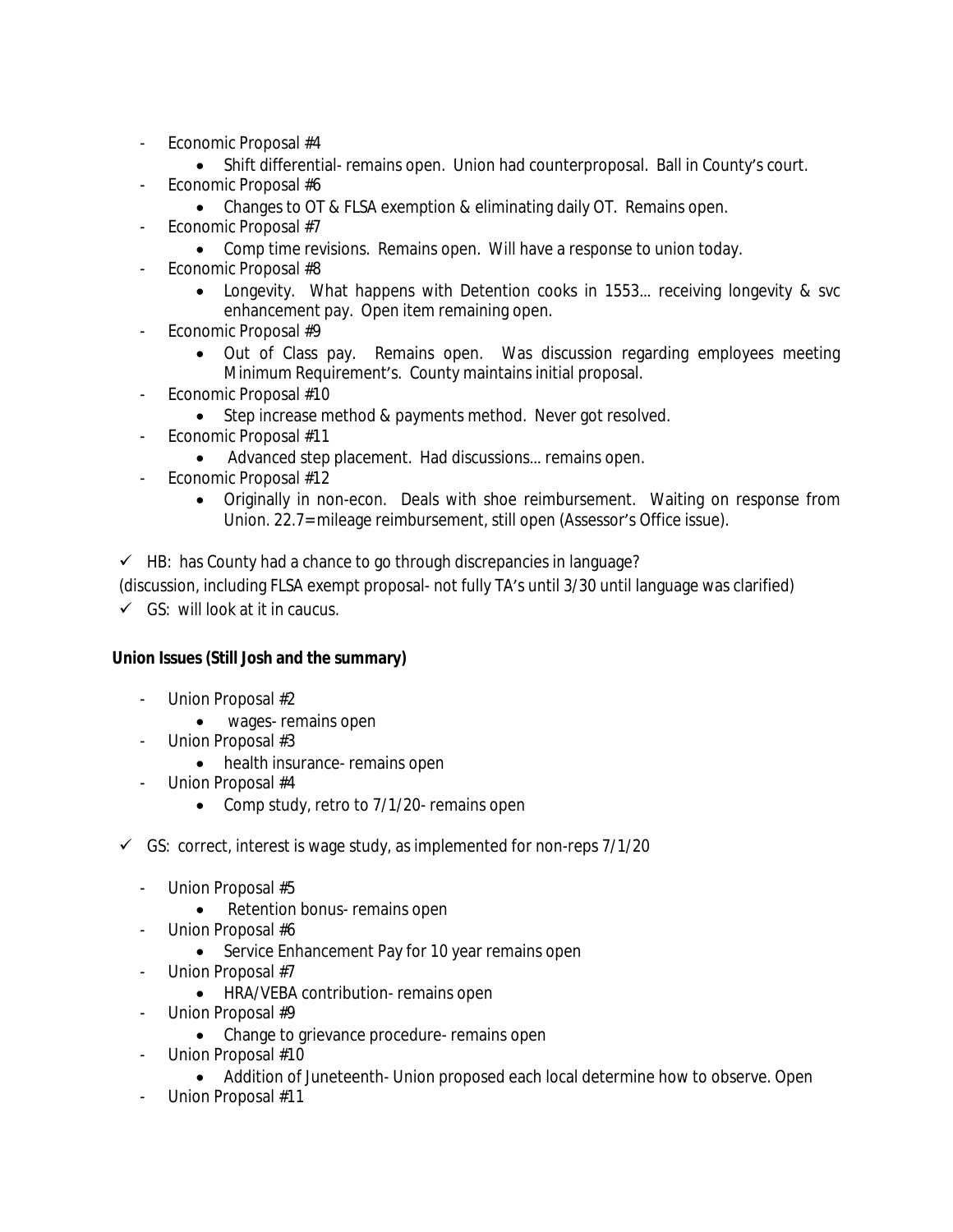- Optional PTO. Were discussions about how it would work. County had rejected.
- Union Proposal #12
	- Modifies COBRA from 18 months to 60 months for full family. Still open.
- Union Proposal #13
	- Reclassification revision. Still open.
- Union Proposal #15
	- Sick leave conversion. Remains open. Sick leave is not an additional benefit; only there in case employee gets sick. County rejected.
- Union Proposal #16
	- Automatic addition of any new holiday. Still open.
- $\checkmark$  GS: unless corrected in caucus, in agreement with summary.
- $\checkmark$  JG: when started going through it, narrowing things down- not as daunting. Still tough issues to tackle, but closer than we think?
- $\checkmark$  GS: members have been extremely clear. Compensation is #1 issue, patience is waning. Struggling with how to move forward in meeting some of County's interests without seeming movement from County on wages. Not claiming impasse but need to get ball rolling on those issues.
- $\checkmark$  Union: look at what was settled with 690RS. Doesn't want to see a huge difference there.... shouldn't be a huge difference there.
- $\checkmark$  JG: Different union... completely different set of issues and priorities from one group to another.
- $\checkmark$  GS: People are watching are disheartened by County's lack of movement on wages.
- $\checkmark$  Union: at jail, they are losing people from 1553 constantly. At a different position... what they do at the jail totally supports the officers on the floor. Have lost commissary clerk… no one has even applied- cannot fill it. This is flowing uphill now. If commissary position not filled, inmate won't get honey buns, will cause a riot. At the jail, people's lives are in danger now. One of the officers yesterday told management what the County is doing to 1553 is criminal. County doesn't realize all that employees do. If inmates don't get mail or commissary, those are 2 things that will make inmates explode up on the floor. Jacquie- a lot of different departments have interactions with same group of people.

(discussion regarding turnover around the County- cannot keep people, constant training)

- $\checkmark$  Union: grievance from an inmate, problem child, questioning why someone else can't fill in for commissary… someone from admin, or?
- $\checkmark$  Union: Night shift differential. They currently have to force people to work nights... a reasonable amount of financial compensation should be offered. Employees are way from families, etc. Little bit of extra compensation helps.
- $\checkmark$  GS: Recruitment/retention issues are real. Turning negotiations toward focus of compensation is in everyone's best interest.
- $\checkmark$  HB: historically during negotiations, County's response has been "then go work somewhere else." County has hard, dedicated employee's- be here because they want to. County should appreciate who they have.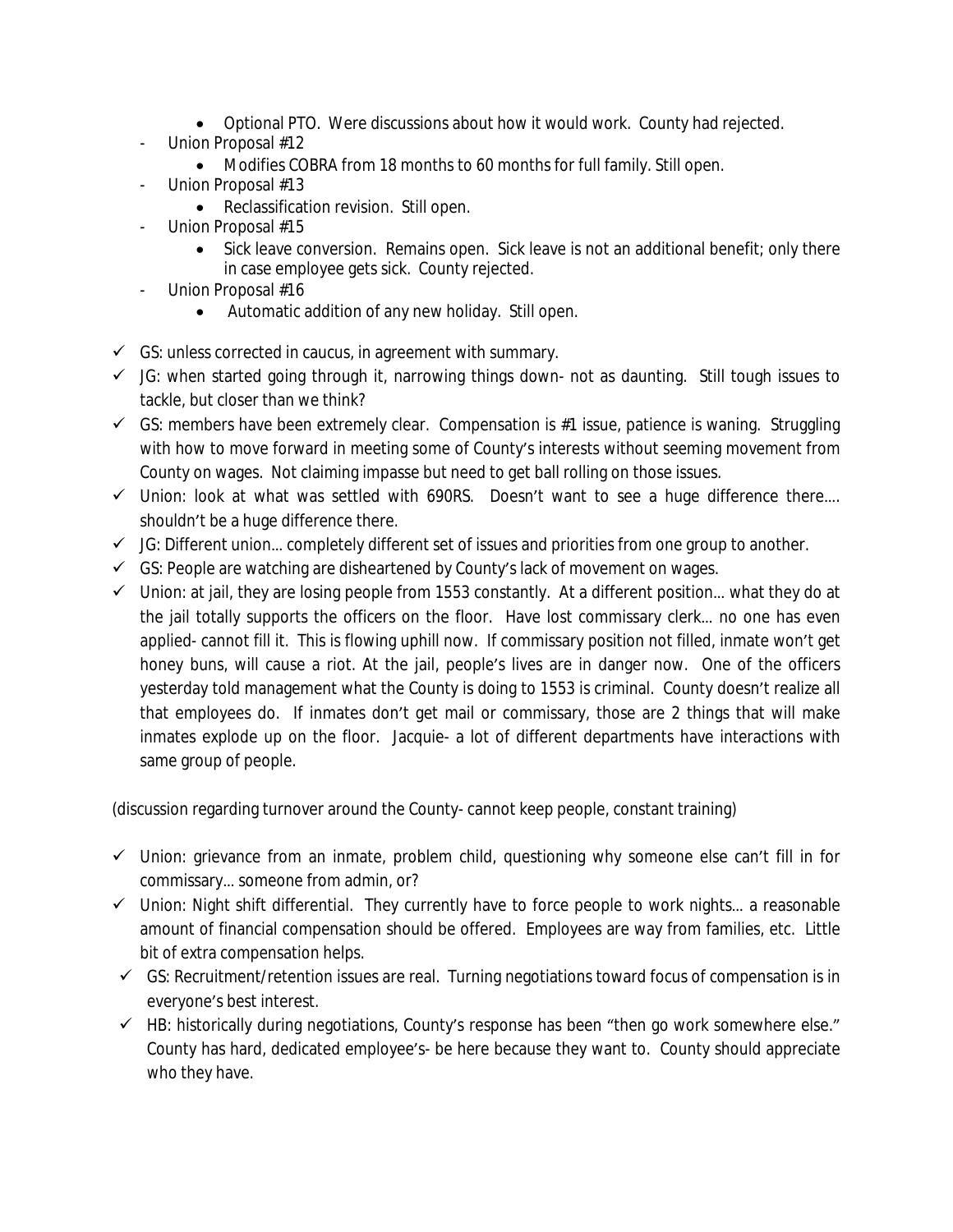- $\checkmark$  Union: Do not want to take a step back. County is asking Union to give up on items they fought for over the years.
- $\checkmark$  Union: Losing cooks and then trying to take pay away from them.
- $\checkmark$  Union isn't being greedy... members are being impacted-gas costs, rent costs, etc.
- $\checkmark$  Union: people don't want to leave, but need to get paid to stay. Just asking for what they need to survive and still serve County.

(further discussion about retaining benefits, predictability of existing medical plans, etc.)

- $\checkmark$  Union: people will quit if medical changes; that's what keeps them here. Pay has to reasonable, but benefits need to be exceptional.
- $\checkmark$  GS: good time for a caucus?

# **Caucus 9:55am**

## **Reconvene 11:06am**

Joshua passed out 2 different documents. Started with "What if and Amended Proposals" April 6, 2022

# Package #1

For 1135, 1553, 492J- will add Juneteenth as fixed holiday. For 492SP and 492FC, who follow more of the Sheriff's Dept, will negotiate in their supplemental agreements. All future federal holidays observed by County will be automatically granted- not state. Will be observed as the rest of the county is observing it.

- GS: what if Governor declares?
- $\checkmark$  JG: subject to negotiation (State level)

**IF** union agrees to 8.3.3 in Economical Proposal #2 and the proposed language addition of Article 22.9 in Non-Economic Proposal #16

(Discussion and Explanation about the vacation, time off)

- $\checkmark$  JG: the other aspect it's to Union accept the 22.9. Ex: Commissary, if missing someone else and that language will help with that situation. Union: Define to me short of period of time? JG: somebody need to go to lunch. Or someone need to leave, or we are trying to fill the position, the person can help out with some activities.
- $\checkmark$  Union: I am thinking about extra help.
- $\checkmark$  J: We are not talking about extra help, extra help we have ability to hire. I am talking about Help out some circumstances and not trying make permanent position..

(Discussion about what person will help with, difference extra help or what means short of period time).

 $\checkmark$  Sara: we are trying to give management when you guys are short employee. We are trying to give the opportunity to help in that situation. This language it is only for management.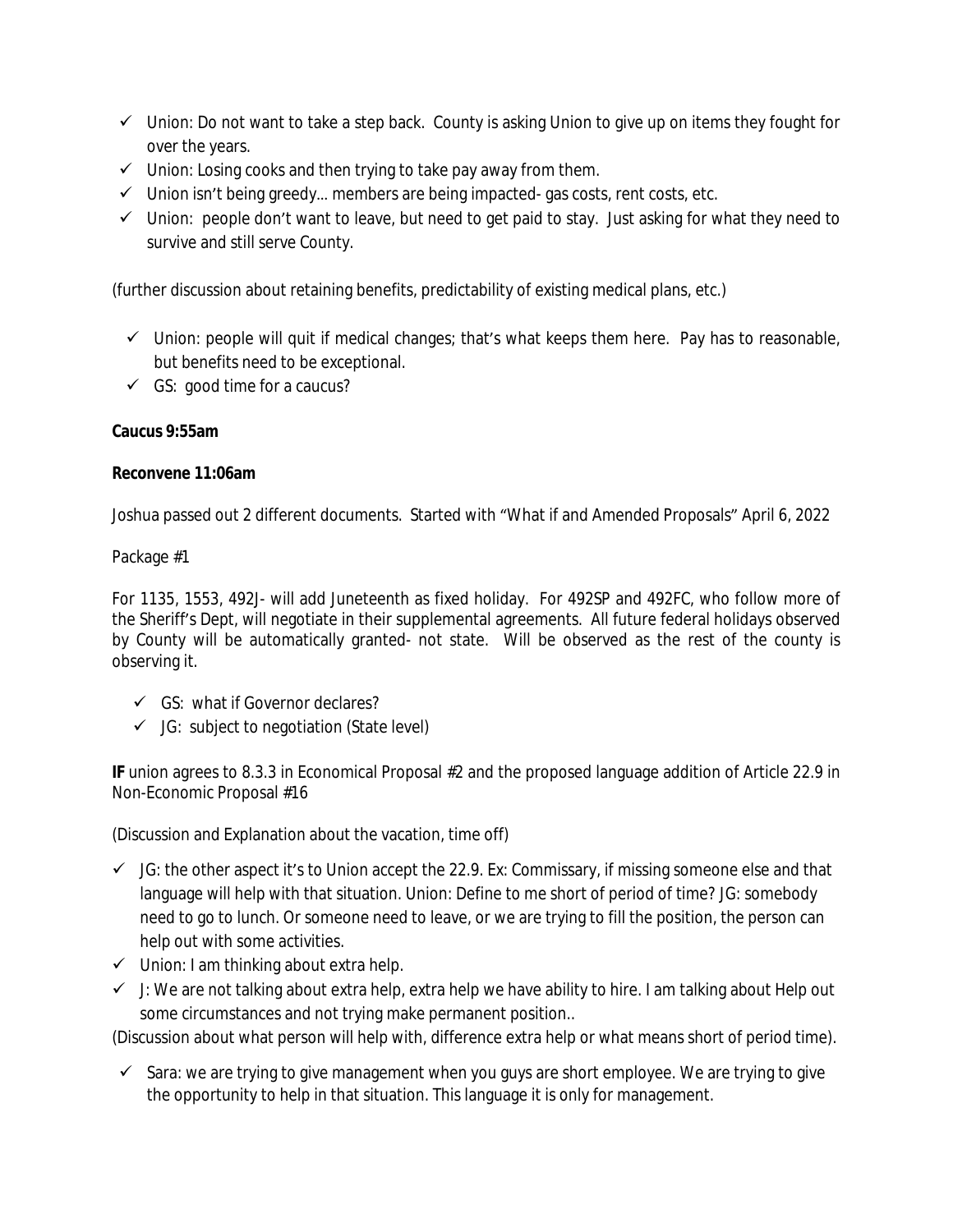## Package #2

Its more what we saw the other day. We withdraw the proposal change in article 9.7 in non-economic proposal #6 if you the union withdraws it's proposal regarding sick leave conversion and the optional PTO program.

What if proposal #3

For our economical proposal for Longevity, and read the proposal amend "add Detention cooks will continue to receive the service enhancement pay as outlined in the Local 492-FC for the duration of this agreement. Upon expiration of this agreement, Detention Cooks will no longer receive the service enhancement pay."

(Discussion about the enhancement and explanation about longevity)

## **Last one Amended Proposals:**

We made 2 changes:

Non-Economic #13

18.6 we modify from 45 for 90 days.

Non-Economic #14

We added language saying Departments will be sent openings on a regular scheduled and the individual departments may post the openings in places employees have access to. This is for people who do not have access to computer. We are thinking roads department, parks.

Any questions about those?

#### **Moving to next document**

We are going to present some amended proposals:

County Economic Proposal#1 Holidays

Holidays we have presented a what-if proposal. I think if there is agreement with that there will be TA.

County Economic Proposal#2 Insurance Benefits

Medical Insurance we have change nothing. If the County really want to pass the cost to the membership we increase the premiums or out of pocket maximums. The current premiums are not heard off nowadays, most time in private sector is 20%, you cannot add your family.

(Discussion about why County expect make changes)

We understand the changes may affect some. But not going to affect financial because of the out of pocket. Trying to meet in the middle.

 $\checkmark$  G: Does the county has some of the ideas on what insurance changes may be made?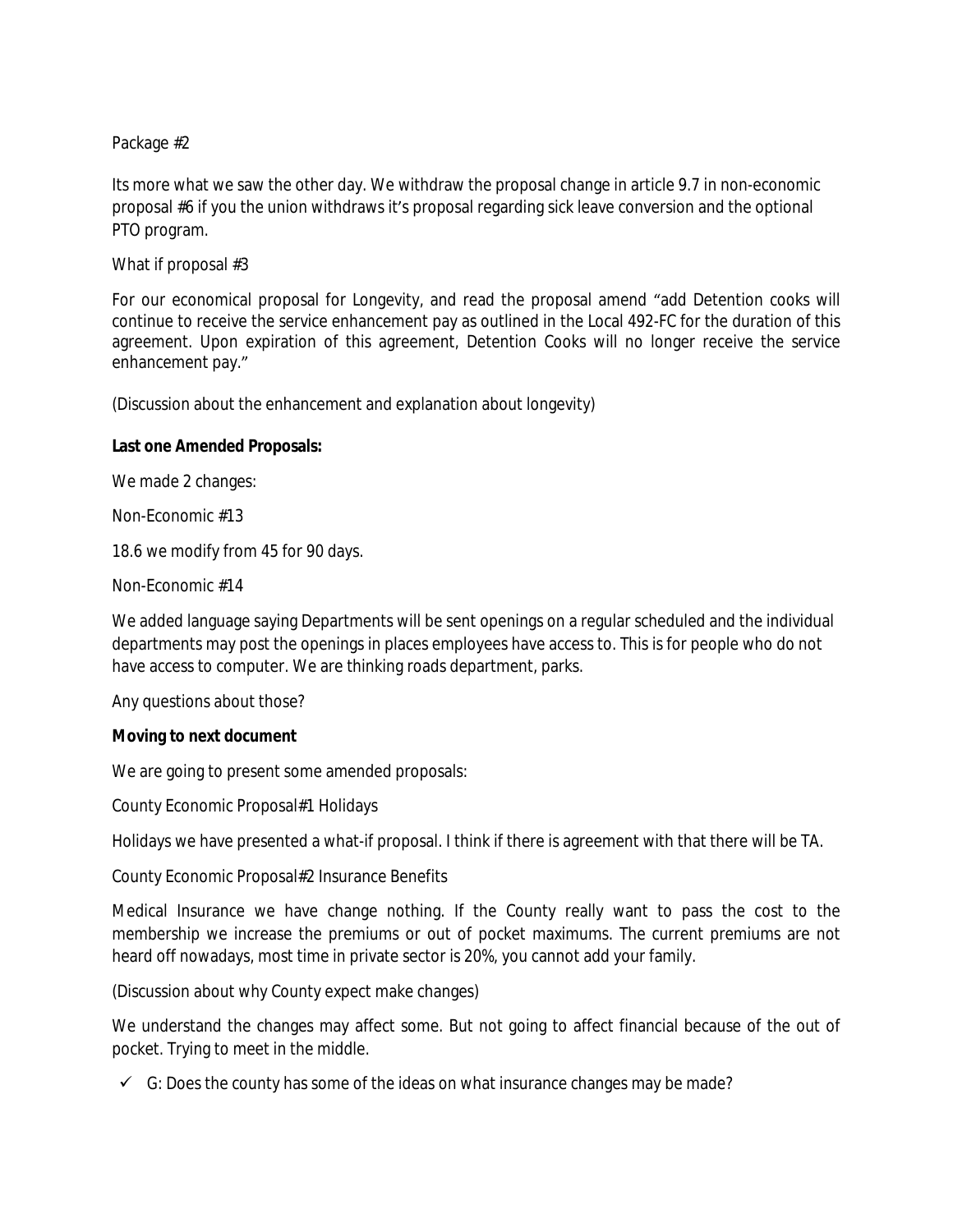- $\checkmark$  JG: no. we are so locked with that with Union we do not made any movement. Since not going make any changes, why lose time doing that research.
- $\checkmark$  Union: Previously County brought in reps from Premera. And made an impact with the group. How open are you to that conversation?
- $\checkmark$  JG: That has not being discuss. Previously had something similar. For my understanding the medical discussion was not productive.
- $\checkmark$  G: The situation was the broker, made was show to that group how it works and what it is involved. The health care committee staff made up to make changes.

(Still discussing about health insurance. The cost of the premium)

Back to proposal

11.8 and 11.9 we are open to leave the way is now

County Economic Proposal #3 Wages

We made some movement, and you guys can say no. But we are making movement.

2%, 1.5% and 1.5%. And you guys are going to say we are not paying the same of the other groups. If you want to continue with non reps we can go there, but we have to stop to think about share leaved, health insurance. This is some examples.

County Economic Proposal#4 Shift Differential

The County is withdrawing it's proposal. We will keep the supplemental language

County Economic Proposal#6 Overtime

Still with no changes.

(Discussion about FLSA, exempt employees, Laws)

- $\checkmark$  Union: Just to make point. If I am call in the middle of the night. Crime scene they are not going to be paid for the overtime?
- $\checkmark$  J: If they have call back on off 24h
- $\checkmark$  Union: Call back and overtime its different. You don't have daily time. The way it is written I do not get overtime for the time I am working (this is daily overtime). And we are working with other receive the overtime. (I am Forensic, by the way).
- $\checkmark$  GS: earlier in negotiation its about exempt
- $\checkmark$  JG: The first yes.

County Economic Proposal #7 Comp time

Still the same language, we did change. What we have change is 15.8.5. We are in agreement in 40h like Union proposed and add the final request its December 1<sup>st</sup> to make.

County Economic Proposal #8 Longevity

We have a modified proposal in previous discussion.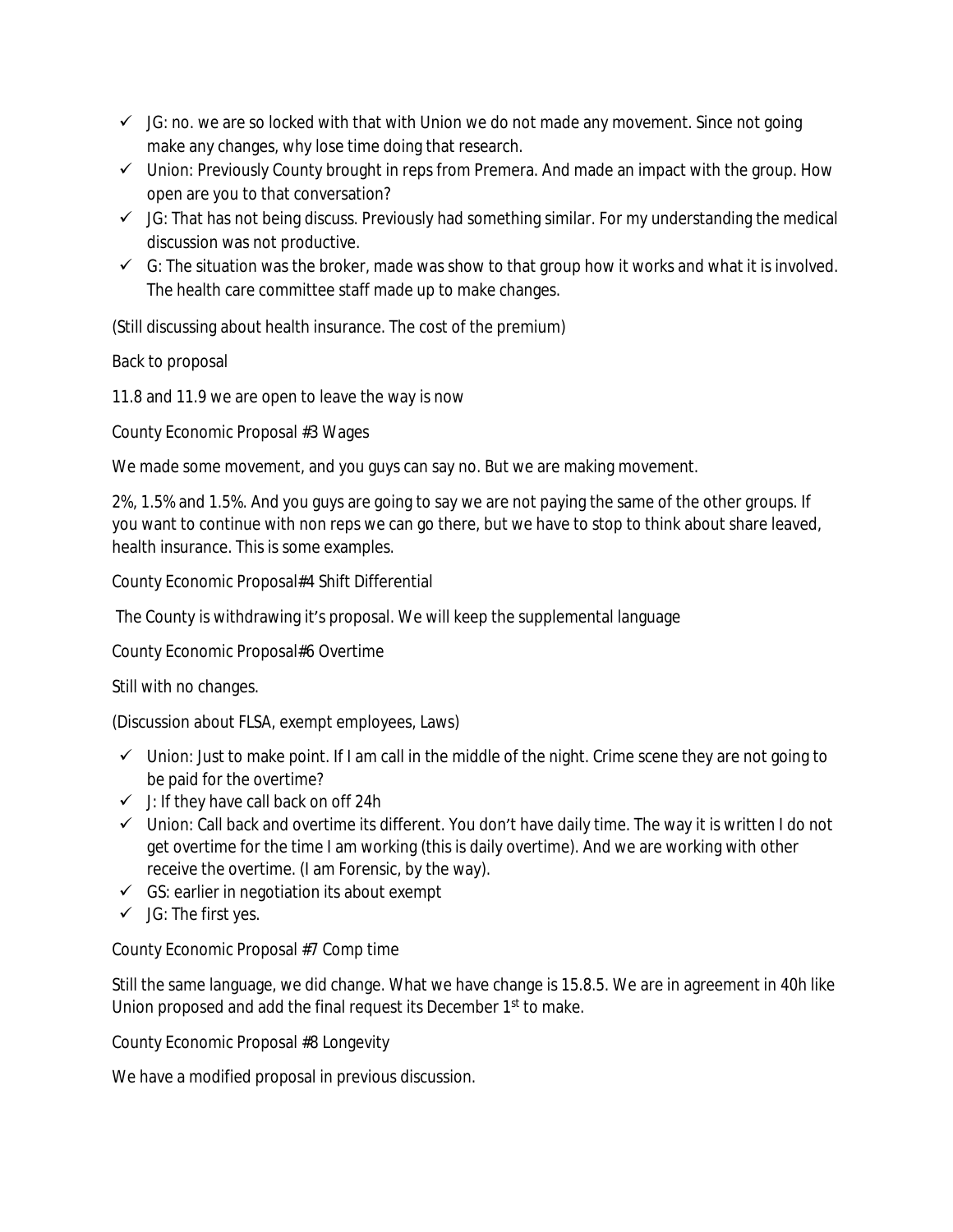County Economic Proposal #9 Out of Class Pay

We have not made any modification on that. We maintain our current proposal

County Economic Proposal #10 Step Increase Process and Methods of Payment

We have not modify this. I do not know if you guys rejected or if we have TA.

County Economic Proposal #11 Advance Step Placement

We heard you guys, but we believe our proposal is a benefit to the current members moving forward. We are maintaining our proposal.

County Economic Proposal #12 General Conditions

The same and waiting for Union response.

- $\checkmark$  JG: That is all we have and we have made movement. We want to show that we are attempting to address your concerns.
- $\checkmark$  G: Lunch break time. I am not prepare to present nothing now.

Decided to comeback around 2:30

Union: Question about exempt and overtime – meet FLSA how this will works?

Josh explains the labor laws and how this works. And the changes are going to happen. Talk about Department Labor changes and when will be happen. We do not have the answer. We are in limbo.

(Explanation about exempt, hourly, nonexempt and differences about Law Enforcement and Detentions and others employees).

Caucus 12:04

## **Reconvene 2:19pm**

GS: went through what was provided and union has verbal counter

Package what if from County

Union would agree to 1<sup>st</sup> 3 bullets on p. 2, excluding  $4<sup>th</sup>$  bullet (22.9) In exchange for 9.7, County would agree to un-strike "plus longevity" Union withdraw proposals 9, 11, 15

No response to What If proposal #3 (15.9 and 18.6)

Union would agree with proposal #14 (19.1) Non economic proposal #8 (hours of work)

12.1.3- acceptable but unstrike "negotiate effects" in 12.1.4 and 12.2.1

12.2.2- given diversity, would say no to proposed language. Want to keep existing languagesupplementals are the best place.

12.2.3- OK as written 12.3- remains a firm no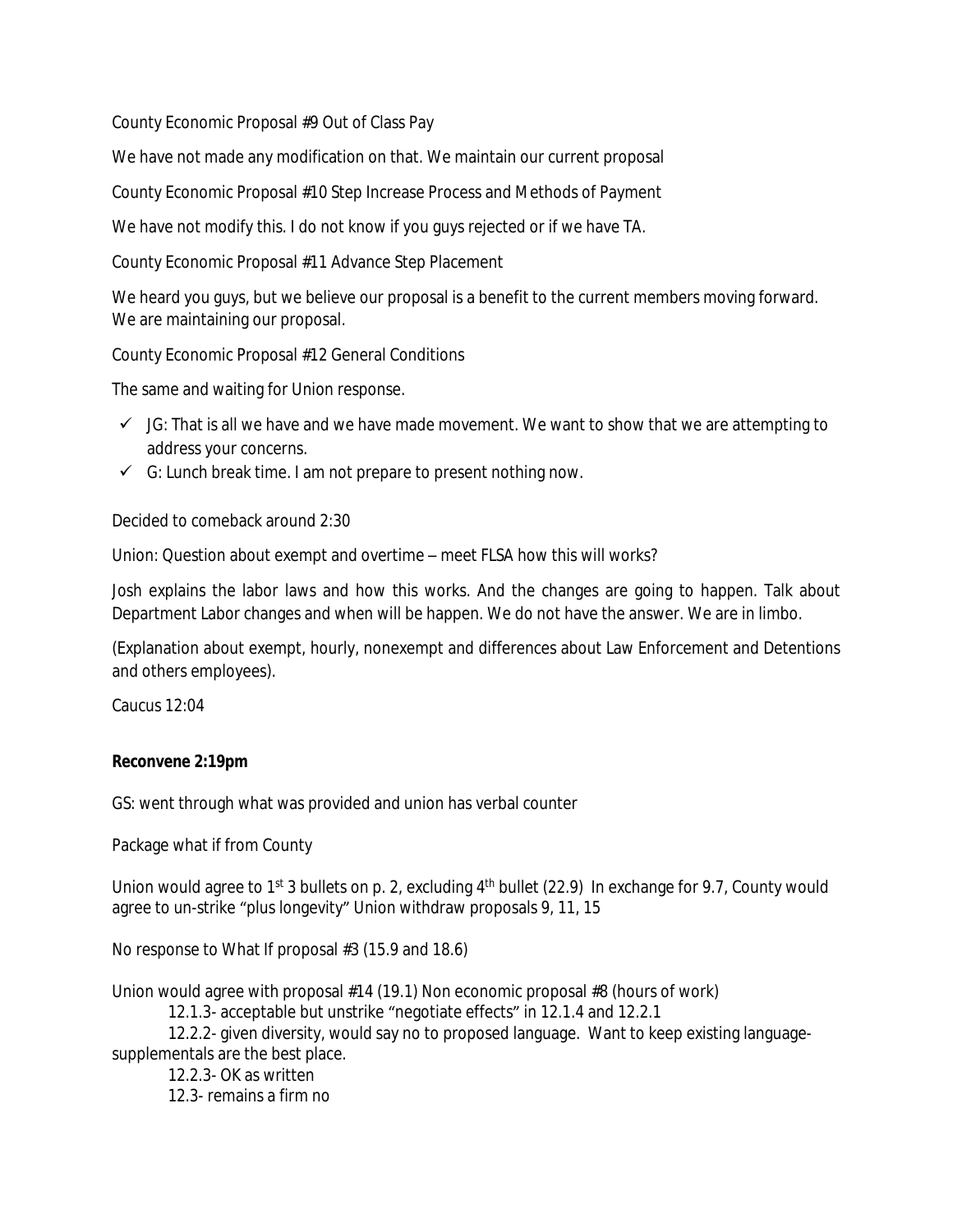## Economic Proposal #2

11.8, 11.9- what if there is a sentence- parties agree to follow the law? Want to be assured of a notification process for new hires. New hires will be notified of these elements when receiving employment offer- something along those lines to give new hires a heads up.

JG clarified what was said.

## **Caucus 2:31**

## **Reconvene 2:51**

- $\checkmark$  JG: help us understand, we put forward what if proposals. In package #1, asking for in return 22.9. Union has asked County to put together packages to "buy" certain language, which we have done. Package #2- status quo for status quo. Union proposals 9, 11, 15- County's response would be never going to agree to. Union's counterproposal… County didn't receive anything in return. 11.8, 11.9 put it in there to signal we're following the law. Union rejected, but then is proposing that the County is required to educatenew hires on the same terms.
- $\checkmark$  GS: not so much that union finds language 11.8 and 11.9 as objectionable, were just thinking to simplify. But new hires should be given a heads up. Union could live with the language, but would suggest taking the rates out and make reference that it could be "subject to change".
- $\checkmark$  Union: if an employee gets a divorce, need to notify HR.

(discussion of Long Term Care Tax and having new hires turn in a letter regarding exemption)

- $\checkmark$  JG: Again, what areas of substance did the union make any movement on? Package deals should be mutually beneficial… where is the benefit to the County?
- $\checkmark$  Union: 3 withdraws on union's side, all of which were important to members. Does feel like union is giving up things that were a priority to them.
- $\checkmark$  GS: when they caucus they work hard, won't apologize. County is experiencing their package as out of alignment?
- $\checkmark$  JG: County is agreeing to 2 important issues to the Union holiday & maintaining longevity.
- $\checkmark$  GS: if we reach agreement with 19.1, takes care of proposal 14.
- $\checkmark$  JG: yes, we do have an interest in coming to full agreement on proposals. Right now seems like to maintain status quo on certain aspects, County has to "buy" status quo language. If this is how it's going to be, going to be long hard negotiations. Tried to put together package deals that were fair.
- $\checkmark$  Union: Union works hard. Response from union was intentional and purposeful... they have a lot of different interests at play, from people who are most impacted. Not sure how long Josh has been negotiating, but this is how negotiations work… give and take. County came back with a ".5" % increase on the COLA… that's what County is accusing Union of coming back with
- $\checkmark$  GS: need to be prudent and consider employees who are impacted by what is agreed upon.